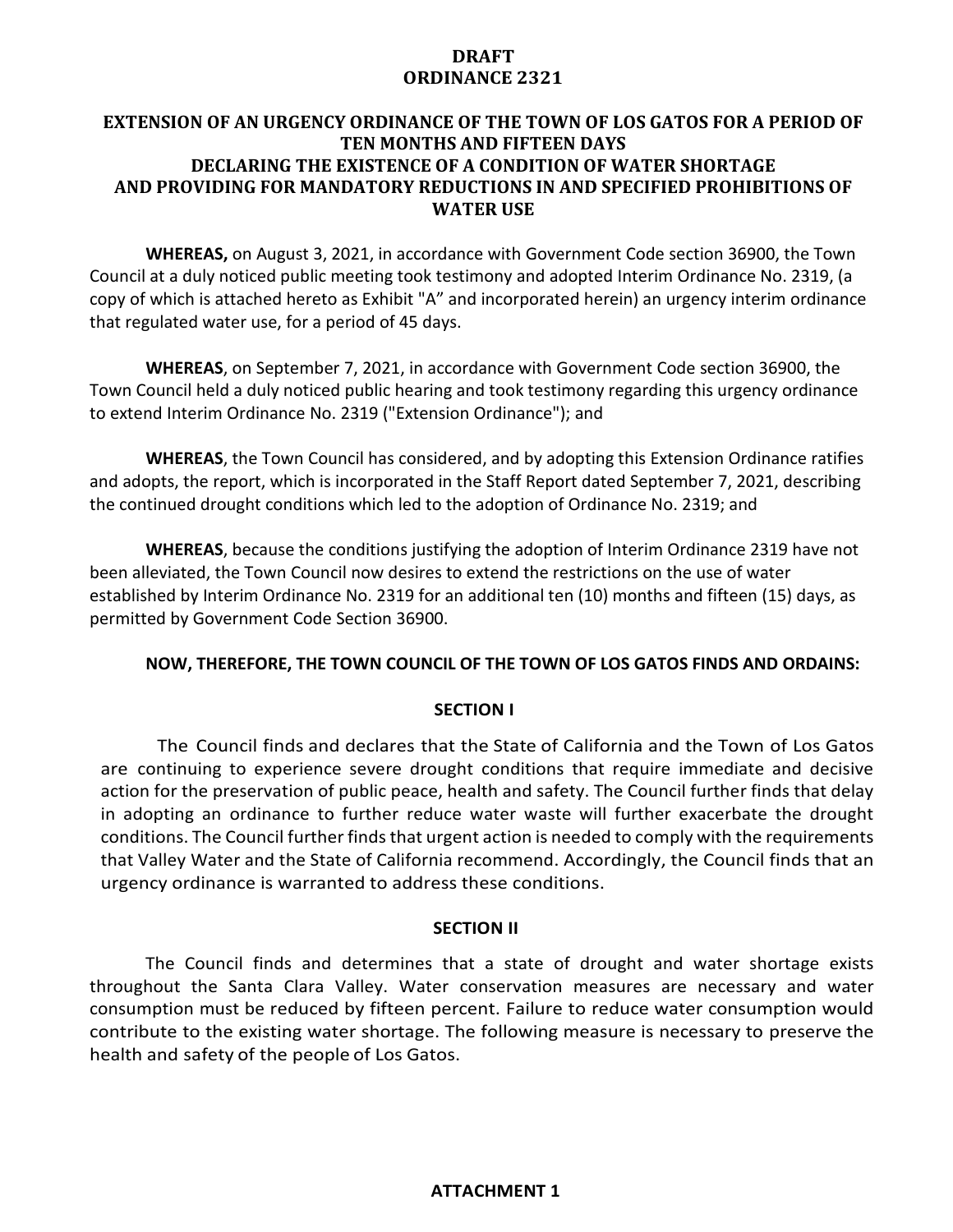### **SECTION III**

- A. The following uses of water are classified as "nonessential or unauthorized" and are prohibited:
	- (1) Watering of ornamental landscapes or lawns with potable water beyond maximum level of three days a week and watering before 9:00 A.M. or after 5:00 p.m.
	- (2) Excessive use of water: when a utility has notified the customer in writing to repair a broken or defective plumbing, sprinkler, watering or irrigation system and the customer has failed to affect such repairs within five business days, the utility may install a flow restriction device.
	- (3) Use of potable water that results in flooding or runoff in gutters or streets.
	- (4) Individual private washing of cars with a hose except with the use of a positive action shutoff nozzle. Use of potable water for washing commercial aircraft, cars, buses, boats, trailers, or other commercial vehicles at any time, except at commercial or fleet vehicle or boat washing facilities operated at a fixed location where equipment using water is properly maintained to avoid wasteful use.
	- (5) Use of potable water for washing buildings, structures, driveways, patios, parking lots, tennis courts, or other hard-surfaced areas, except in the cases where health and safety are at risk.
	- (6) Use of potable water for construction purposes unless no other source of water or other method can be used.
	- (7) Use of potable water for decorative fountains or the filling or topping off of decorative lakes or ponds. Exceptions are made for those decorative fountains, lakes, or ponds which utilize recycled water.
	- (8) Use of potable water for the filling or refilling of swimming pools.
	- (9) Service of water by any restaurant except upon the request of a patron.
	- B. The taking of any action in violation of this ordinance shall be subject to an administrative penalty of up to \$500 for each day in which the violation occurs. Citations for violations may be issued by any member of the Police Department, the Town's Code Enforcement Officer, and any other personnel designated by the City Manager, based on observation of the violation or resulting conditions, such as wet areasoutsidethe allowable irrigation areas. Citationsshall be issued to theperson or persons named on the WaterDepartment account for that property. If the resident is not present to receive it, a citation may be served by mail or posted on a prominent location on the property. The administrative penalty shall be payable within 10 days to the Town Water Department and, if not paid within 10 days, shall be added to the water user's bill.
- C. Any person desiring to contest a citation may file an appeal. As a condition to the filing of the appeal, all outstanding penalties must be paid in full. If the appeal is upheld, the penalty will be refunded.